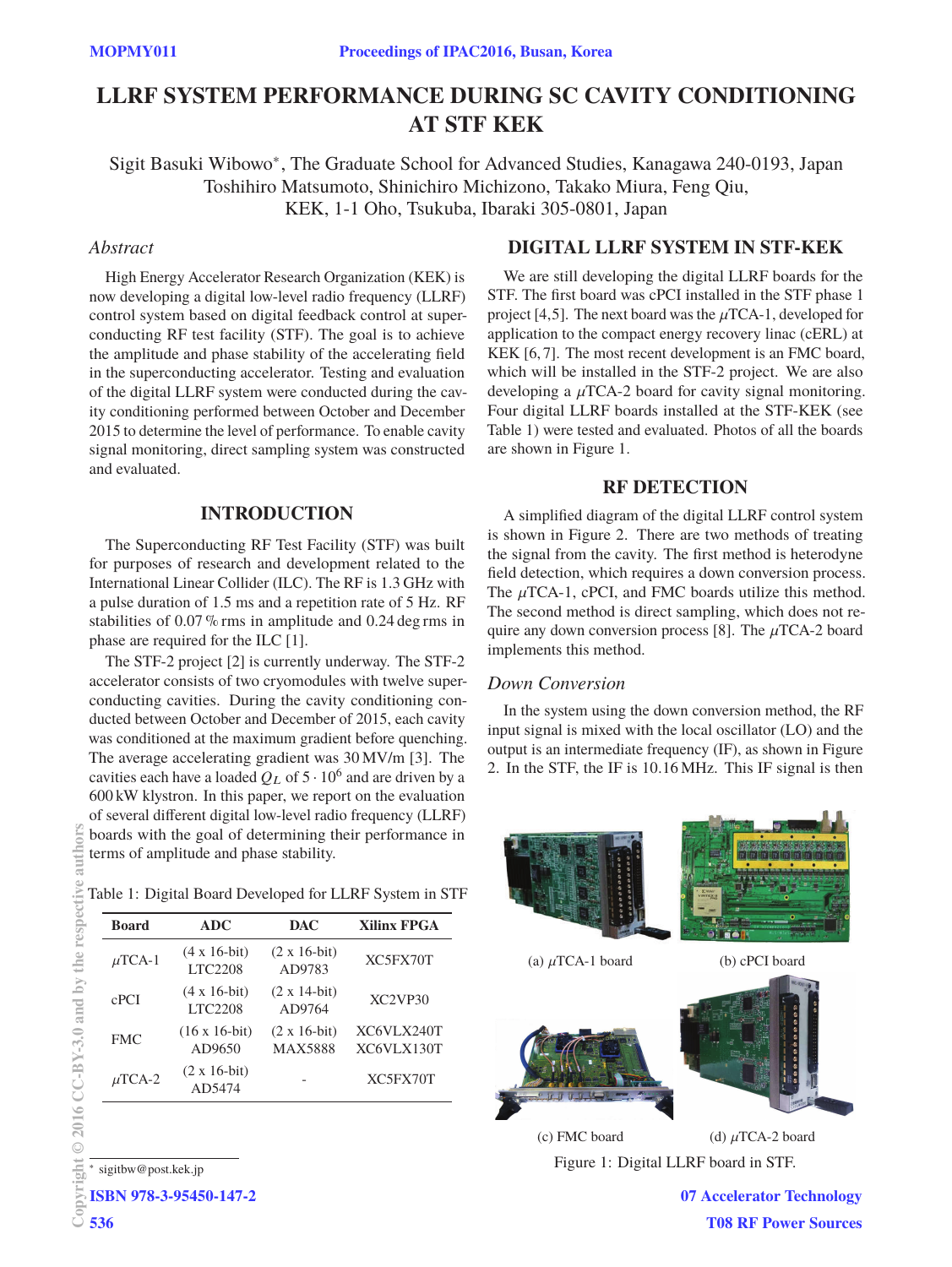

Figure 2: Simplified diagram of digital LLRF system.

fed to ADC. IQ detection and feedback calculation are performed in the field-programmable gate array (FPGA). The output from the FPGA is then converted back to analog by the DAC and used to control the klystron. The ADC sampling clocks for these systems are 81.25 MHz (for the  $\mu$ TCA-1 and FMC boards) and 40.63 MHz (for the cPCI board). These are generated from the master oscillator ( $f_0 = 1300 \text{ MHz}$ ) by dividing this frequency by 16 and 32, respectively. For the frequency divider, we use an AD9510 (Analog Devices Inc.). To estimate the amplitude and phase from the RF signal, the ADC input frequency  $(f_{in})$  and sampling clock frequency  $(f_s)$  must satisfy the relation  $L \cdot f_{\text{in}} = N \cdot f_s$  where *L* and *N* are integers. This means that *L* samples are taken during the *N* period of the *f*in signal. In a system using the down-conversion method, the parameters are  $N = 1$  and  $L = 8$  (for  $f_s = 81.25 \text{ MHz}$ ) or  $L = 4$  (for  $f_s = 40.63 \text{ MHz}$ ). The *I* and *Q* component detection can be governed by the following equations:

$$
I = \frac{2}{L} \sum_{k=1}^{L} V(k) \cdot \cos\left(2\pi \cdot \frac{N}{L} \cdot k\right) \tag{1}
$$

$$
Q = \frac{2}{L} \sum_{k=1}^{L} V(k) \cdot \sin\left(2\pi \cdot \frac{N}{L} \cdot k\right)
$$
 (2)

where  $V$  is the sampled signal [9].

*Direct Sampling* In direct sampling, the down-conversion process is not required and the system becomes simpler. The absence of a down-converter can also minimize the temperature dependency and number of higher-order modes that would be caused by the down-converter. Direct sampling is based on an under-sampling technique in which the sampling frequency is lower than the ADC input frequency. A direct sampling technique with a commercial FPGA board (ML555) and fast ADC (AD5474) have been tested and evaluated in the STF [10, 11].



Figure 3: Sampling clock generation for direct sampling.  $f_0$  = 1300 MHz,  $f_s$  = 270.83 MHz, BPF with  $f_{center}$  = 1083 MHz and BW =  $4$  MHz.



Figure 4: Sampling clock phase noise distribution. (For sampling clock with frequency  $= 81.25 \text{ MHz}$ , the jitter is 109 fs. For sampling clock with frequency = 270.83 MHz, the jitter is 70 fs. Both jitters are calculated with frequency offset ranging from 10 Hz to 1 MHz).

In our case, we choose  $L = 5$  and  $N = 24$ . The ADC input  $(f_{in})$  was 1300 MHz and the sampling frequency  $(f_s)$ was 270.83 MHz. The sampling clock generation diagram for direct sampling is shown in Figure 3. It is composed of one mixer (Mini-Circuit, ZEM4300), two frequency dividers (Analog Devices, AD9510), and one bandpass filter with  $f_{center} = 1083 \text{ MHz}$  and BW = 4 MHz (Sogo Electronics, Inc.).

We measured the phase noise of the ADC sampling clock for these LLRF systems. Phase noise measurement was performed with an Agilent Technology E5052A signal source analyzer. For a system with a down-conversion process, the ADC sampling clock frequency was 81.25 MHz and its RMS jitter was 109 fs with a frequency offset range of between 10 Hz and 1 MHz. For a system with direct sampling, the ADC sampling clock frequency was 270.83 MHz and its RMS jitter was 70 fs with a frequency offset range of between 10 Hz and 1 MHz. Both phase noise distributions are shown in Figure 4.



Figure 5: Measurement setup for board comparison.

07 Accelerator Technology T08 RF Power Sources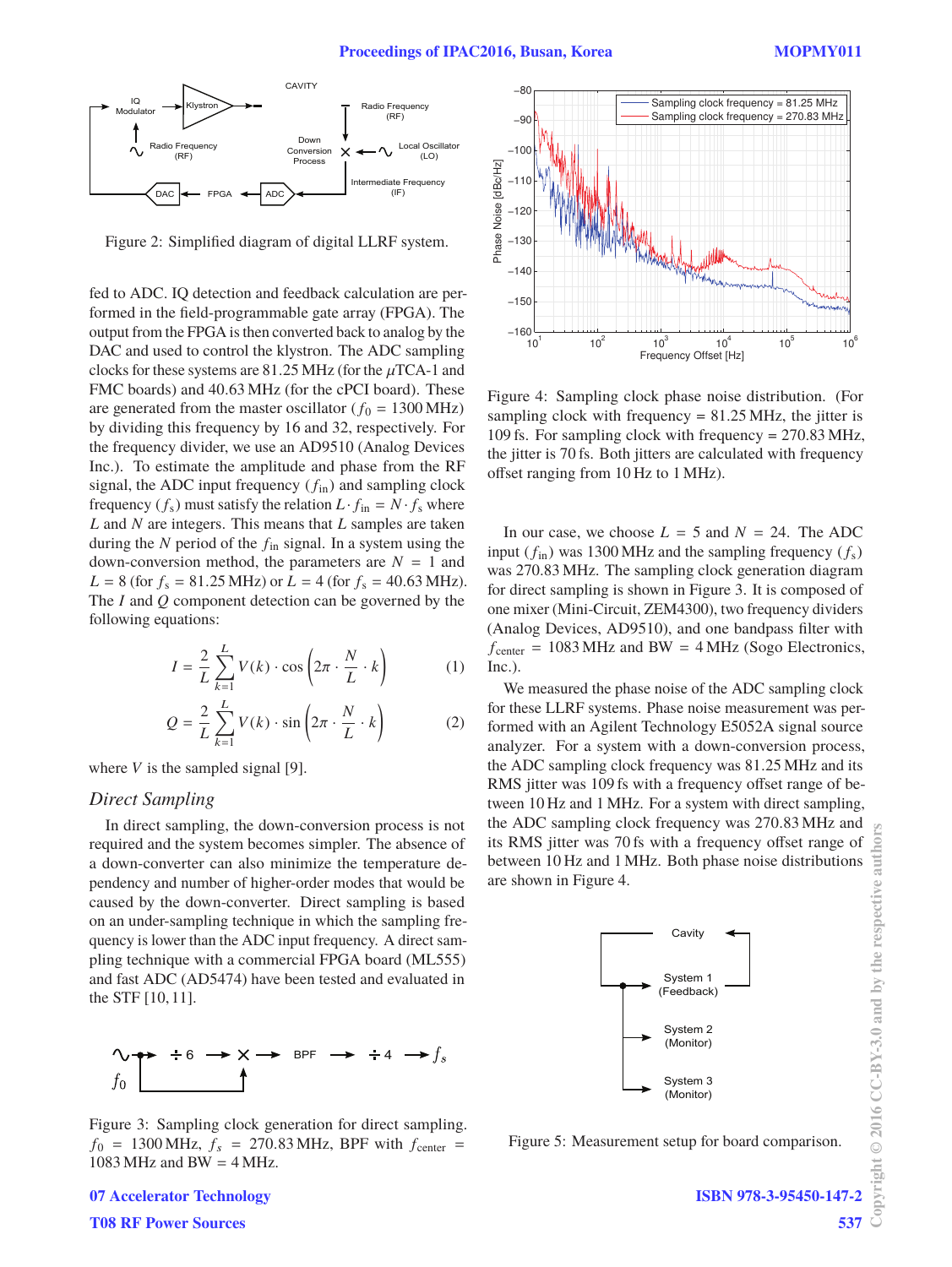

Figure 6: Waveform of amplitude and phase of  $\mu$ TCA-1 board with feedback algorithm.

### **MEASUREMENT SETUP**

For the evaluation, three boards where operated simultaneously. One board was used for feedback control while the other two boards were used to perform monitoring as shown in Figure 5. Using this method, we can compare the performance of two boards in term of amplitude and phase stability.

The  $\mu$ TCA-1 and cPCI boards were evaluated as feedback controllers. The FMC and  $\mu$ TCA-2 boards were only evaluated as signal monitoring boards.

## **PERFORMANCE OF LLRF SYSTEM**

We analyzed the data obtained from each system and compared the amplitude and phase stability at the flattop for each board. Figure 6(a) and 6(b) shows the amplitude and phase waveform, respectively, of the  $\mu$ TCA-1 board under proportional feedback control. Cavity filling starts at  $100 \,\mu s$ , flattop starts at 1000  $\mu$ s, and the RF is turned off at 1800  $\mu$ s. The amplitude and phase flattop of the  $\mu$ TCA-1 board are shown in Figure  $6(c)$  and  $6(d)$ , respectively. The gradient was set to  $25 \text{ MV/m}$  when the  $\mu$ TCA-1 board was operated as a feedback control and it was set to 20 MV/m when the cPCI board was operated as a feedback control board. Figure 7(a) and 7(b) shows the amplitude and phase waveform for the  $\mu$ TCA-2 board, respectively. The amplitude and phase flattop are shown in Figure 7(c) and 7(d), respectively.

Given that the cavity bandwidth is very narrow (e.g.  $f_{1/2}$  = 130 Hz at  $Q_L$  = 5 · 10<sup>6</sup> and  $f_0$  = 1.3 GHz), the signal fluctuation in the measured data is mainly caused by the front-end performance of the board. Consequently, the stability calculation can represent the board performance. To discard any overshoot at the leading edge of the flattop, only 1200  $\mu$ s to 1700  $\mu$ s is considered for the stability calculation. Copyright  $\odot$  2016 CC-BY-3.0 and by the respective authors

The boards performances are summarized in Table 2. The best performance is that of the FMC board. A system using

ISBN 978-3-95450-147-2

538

**OTS** auth

**Jhe** hv: and

 $\leq$  $\overline{20}$  $\odot$ 등



Figure 7: Waveform of amplitude and phase of  $\mu$ TCA-2 board with direct sampling algorithm.

Table 2: StabilityComparison of Digital LLRF Boardsin STF

| <b>System</b>    | <b>Amp. Stability</b><br>$\%$ .rms | <b>Phase Stability</b><br>deg.rms |
|------------------|------------------------------------|-----------------------------------|
| $\mu$ TCA-1      | 0.017                              | 0.020                             |
| c <sub>PCI</sub> | 0.025                              | 0.024                             |
| <b>FMC</b>       | 0.012                              | 0.020                             |
| $\mu$ TCA-2      | 0.10                               | 0.15                              |

a direct-sampling technique has a lower stability than one using down-conversion process. We chose parameter  $L = 5$ . This means that only five sampled data are used to estimate the *I* and *Q* components. The selection of an *L* parameter with a larger value is expected to improve amplitude and phase stabilities because of the averaging effect. In addition, a digital filter may be implemented to improve the stability.

### **SUMMARY**

Superconducting cavity conditioning was performed at the STF between October and December 2015. The performances of the digital LLRF systems were evaluated and compared. The best result was obtained from the FMC system for which the amplitude and phase stabilities were 0.012 % rms and 0.020 deg rms, respectively. The FMC system has sixteen ADCs. Therefore, it will be implemented for the STF-2 project in which all the twelve superconducting cavities will be operated. A digital LLRF system using a direct-sampling technique has a lower stability than that one which uses a down-conversion process. The larger value of the *L* parameter and the digital filter implementation are expected to improve the amplitude and phase stabilities.

> 07 Accelerator Technology T08 RF Power Sources